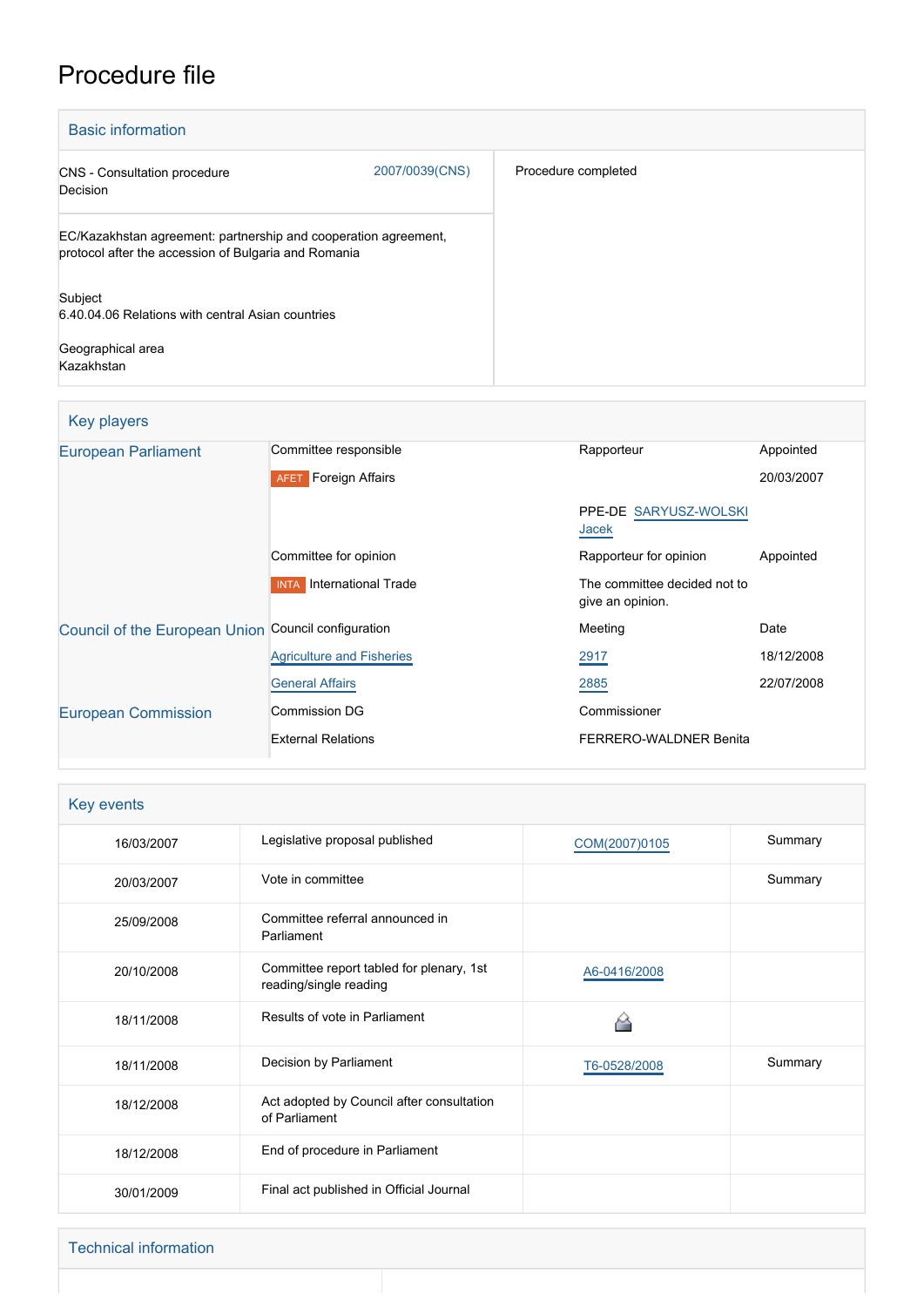| Procedure reference        | 2007/0039(CNS)                                                                                                                                                                                                                                                                                                                                                                                                                                                             |
|----------------------------|----------------------------------------------------------------------------------------------------------------------------------------------------------------------------------------------------------------------------------------------------------------------------------------------------------------------------------------------------------------------------------------------------------------------------------------------------------------------------|
|                            |                                                                                                                                                                                                                                                                                                                                                                                                                                                                            |
| Procedure type             | CNS - Consultation procedure                                                                                                                                                                                                                                                                                                                                                                                                                                               |
| Procedure subtype          | International agreement                                                                                                                                                                                                                                                                                                                                                                                                                                                    |
| Legislative instrument     | Decision                                                                                                                                                                                                                                                                                                                                                                                                                                                                   |
| Legal basis                | EC Treaty (after Amsterdam) EC 044-p2; EC Treaty (after Amsterdam) EC<br>133; EC Treaty (after Amsterdam) EC 080-p2; EC Treaty (after Amsterdam)<br>EC 094; EC Treaty (after Amsterdam) EC 300-p2/3-a1; EC Treaty (after<br>Amsterdam) EC 047-p2; EC Treaty (after Amsterdam) EC 093; EC Treaty<br>(after Amsterdam) EC 055; EC Treaty (after Amsterdam) EC 057-p2;<br>Euratom Treaty A 101-p2; EC Treaty (after Amsterdam) EC 181A; EC Treaty<br>(after Amsterdam) EC 071 |
| Stage reached in procedure | Procedure completed                                                                                                                                                                                                                                                                                                                                                                                                                                                        |
| Committee dossier          | AFET/6/47537                                                                                                                                                                                                                                                                                                                                                                                                                                                               |

## Documentation gateway

| Legislative proposal                                               | COM(2007)0105 | 16/03/2007 | EC | Summary |
|--------------------------------------------------------------------|---------------|------------|----|---------|
| Committee report tabled for plenary, 1st<br>reading/single reading | A6-0416/2008  | 20/10/2008 | EP |         |
| Text adopted by Parliament, 1st reading/single<br>reading          | T6-0528/2008  | 18/11/2008 | EP | Summary |

#### Additional information

| National parliaments | <b>IPEX</b>                                      |
|----------------------|--------------------------------------------------|
| European Commission  | EUR-Lex<br>and the control of the control of the |

### Final act

 [Decision 2009/81](https://eur-lex.europa.eu/smartapi/cgi/sga_doc?smartapi!celexplus!prod!CELEXnumdoc&lg=EN&numdoc=32009D0081) [OJ L 026 30.01.2009, p. 0004](https://eur-lex.europa.eu/legal-content/EN/TXT/?uri=OJ:L:2009:026:TOC) Summary

### EC/Kazakhstan agreement: partnership and cooperation agreement, protocol after the accession of Bulgaria and Romania

PURPOSE: to include Romania and Bulgaria in the Protocol to the Partnership and Cooperation Agreement between the European Union and Kazakhstan.

PROPOSED ACT: Council and Commission Decision.

CONTENT: the Partnership and Cooperation Agreement (PCA) between the European Communities and their Member States, of the one part, and the Republic of Kazakhstan, of the other part (see [AVC/1994/0221\)](http://www.europarl.europa.eu/oeil/FindByProcnum.do?lang=en&procnum=AVC/1994/0221), is a ?mixed? agreement, which entered into force on 1 July 1999, i.e. before the enlargement of the Union to include the Republic of Bulgaria and Romania.

A Protocol to the PCA therefore needs to be drawn up to allow the new Member States to accede to the Agreement, in accordance with Article 6(2) of the Act of Accession annexed to the Treaty of Accession of 25 April 2005.

On 23 October 2006, the Council authorised the Commission to open negotiations, on behalf of the Community and its Member States, with the Republic of Kazakhstan with a view to concluding a Protocol to the Partnership and Cooperation Agreement.

The negotiations with the Republic of Kazakhstan have subsequently been completed. The text of the negotiated protocol is attached.

The Commission proposes that the Council should conclude the Protocol on behalf of the European Community and its Member States and gives its approval for conclusion of the Protocol by the European Atomic Energy Community.

EC/Kazakhstan agreement: partnership and cooperation agreement, protocol after the accession of Bulgaria and Romania